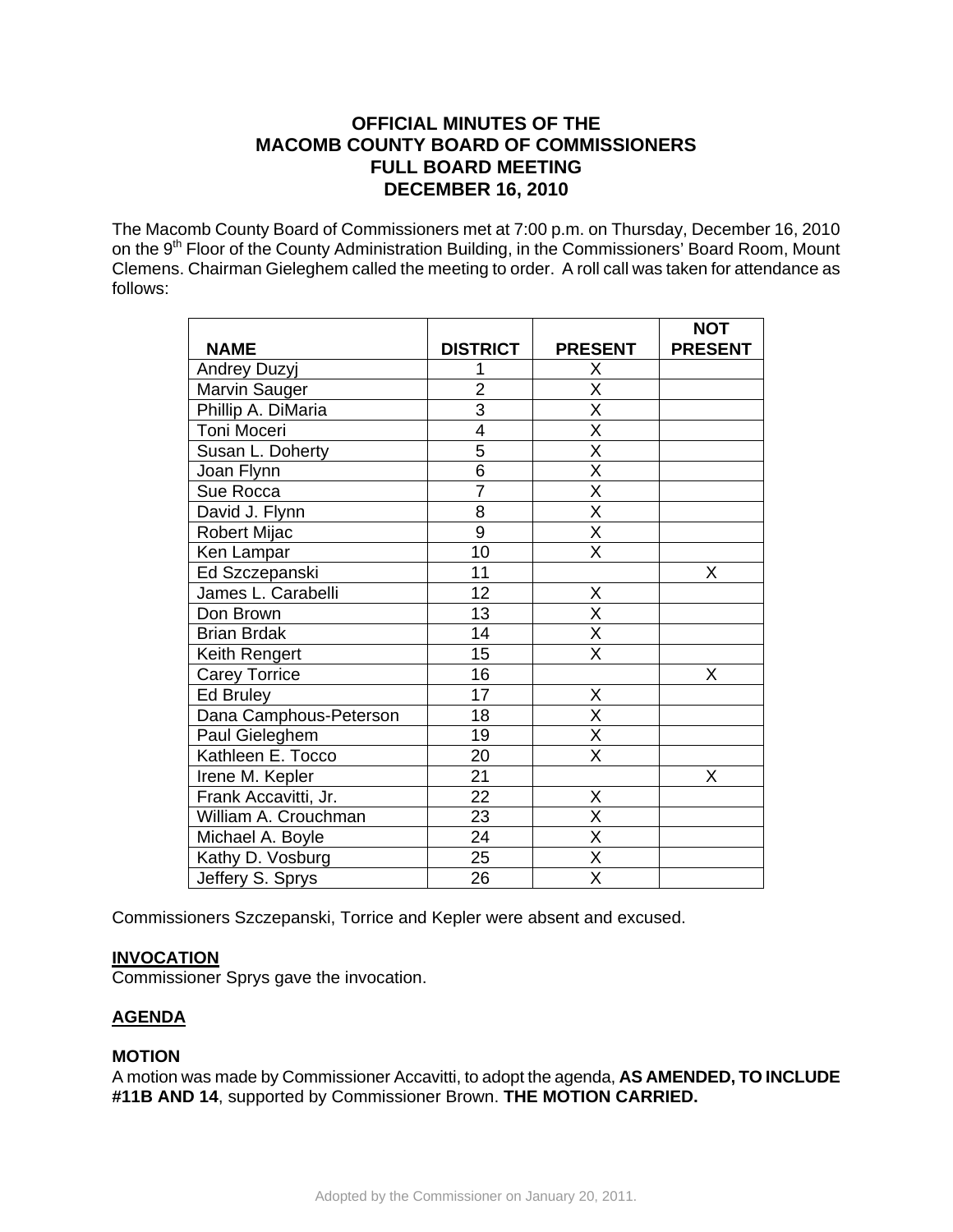# **MINUTES**

#### **MOTION**

A motion was made by Commissioner J. Flynn, to approve the minutes dated November 24, 2010 and December 15, 2010 (Public Hearing), supported by Commissioner Doherty. **THE MOTION CARRIED**.

## **PRESENTATION OF RESOLUTIONS**

Presentation of resolution to Honorable Antonio Viviano by Commissioner Carabelli Presentation of resolution to Honorable James Biernat by Commissioner Carabelli

#### **PUBLIC PARTICIPATION**

None

# *COMMITTEE REPORTS*

#### **BUDGET COMMITTEE – November 23, 2010**

The clerk read the recommendation from the Budget Committee and a motion was made by Chair Brdak, supported by Vice-Chair Sprys, to adopt the committee recommendation:

1. Adopt a recommended 2011 Macomb County budget in the amount of \$476,660,686 (General Fund \$198,059,012 and Non-General Fund \$278,601,674) and includes the adoption of the property millage rate of 4.5685. (Record **NO** votes for Rengert and Vosburg)

#### **THE MOTION CARRIED.** (Record Vosburg **NO** vote)

# **TECHNOLOGY & COMMUNICATIONS COMMITTEE – December 6, 2010**

The clerk read the recommendations from the Technology & Communications Committee and a motion was made by Vice-Chair Boyle, supported by Commissioner DiMaria, to adopt the committee recommendations:

1. Approve the purchase of the following:

Two Citrix terminals, two Citrix licenses and two MS Office 2007 licenses for the Public Health – WIC Department at a cost not to exceed \$2,085.40; funding is available in the Public Health – Computer Projects account;

One Dell-Latitude E6500 laptop computer and one MS Office 2007 license for the Public Health Department at a cost not to exceed \$1,408.47; funding is available in the Public Health – Medical Examiner account; and

One Dell desktop computer and one MS Office 2007 license for the Family Health Services Division of the Health Department at a cost not to exceed \$1,130.95; funding is available in the Public Health – Children Special Health Care Services Grant fund.

2. Approve the purchase of one scanner for the Romeo 42-I District Court at a cost not to exceed \$919.60; funding is provided from the IT Capital fund.

# **THE MOTION CARRIED.**

# **BUILDING, ROADS AND PUBLIC WORKS COMMITTEE – December 6, 2010**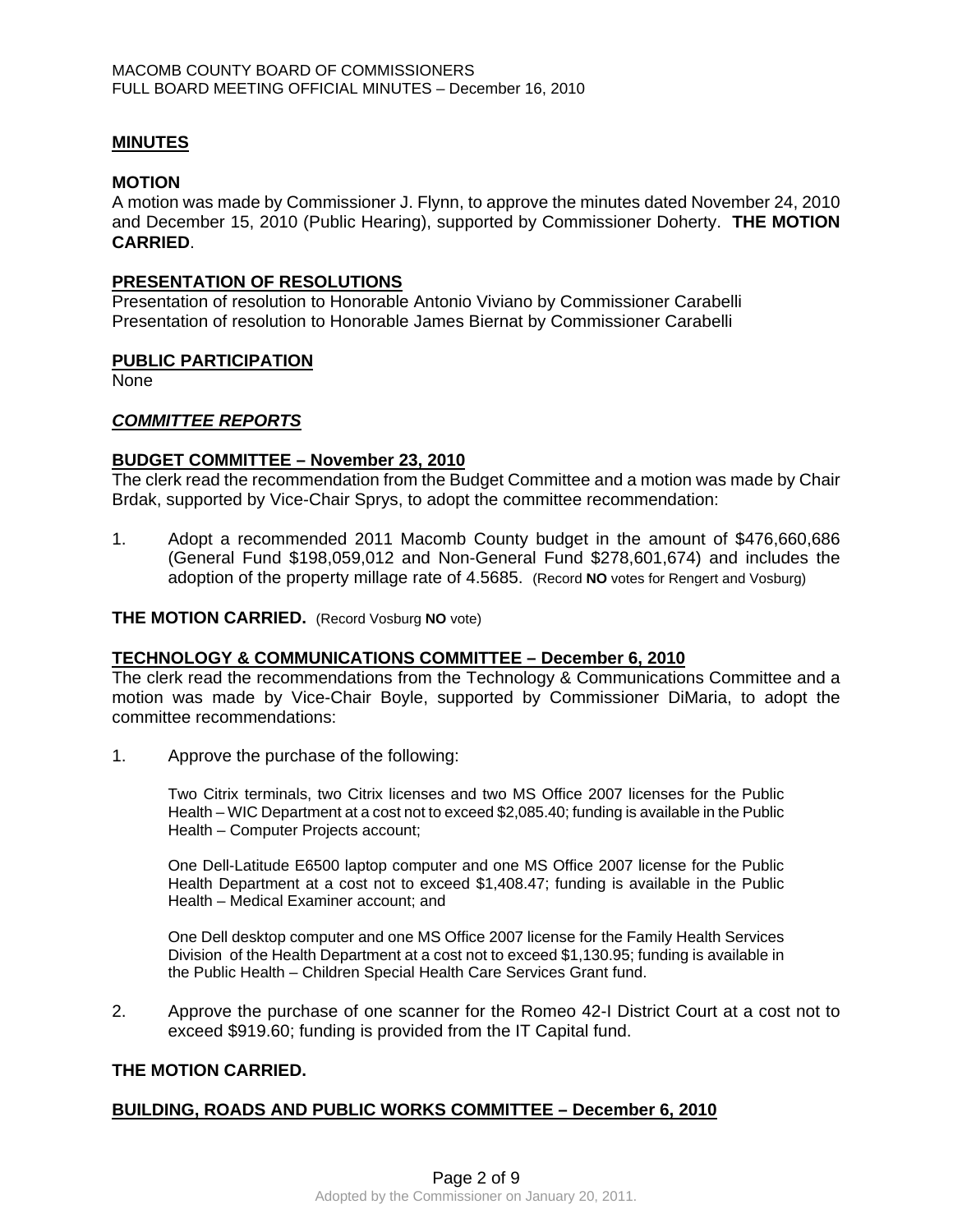The clerk read the recommendations from the Building, Roads and Public Works Committee and a motion was made by Chair Duzyj, supported by Vice-Chair Carabelli, to adopt the committee recommendations:

1. Authorize payment of the following invoice:

Jail Kitchen Renovation Braun Construction Group \$296,472.04

Further, funds are available in the Capital budget.

2. Authorize the Federal Division of the Prosecutor's Office to utilize available space within the County Building for the purpose of accommodating court ordered paternity testing.

# **THE MOTION CARRIED.**

# **ADMINISTRATIVE SERVICES COMMITTEE – December 8, 2010**

The clerk read the recommendations from the Administrative Services Committee and a motion was made by Chair Vosburg, supported by Vice-Chair Sauger, to adopt the committee recommendations:

- 1. Authorize the County Clerk to create a FastPass system to enable customers to schedule appointments to receive clerk services, and even prepay, reducing wait times and shifting the delivery of service from peak demand times to non-peak demand times, so that the clerk may efficiently serve customers, despite staff cuts, by purchasing professional services to create an online appointment database with lobby check-in module from DGC Interactive LLC at a one time cost of \$3,946; funds are available in the clerk's printing account  $(10121501 - 90101)$ .
- 2. Authorize the County Clerk to improve jury service by purchasing a new jury system to allow jurors to complete juror questionnaires online, automatically scan and triage juror responses, allow touch-tone telephone juror responses, provide for automated juror excusals under appropriate circumstances, and allow more juror self-service while accommodating recent clerk staff reductions from Courthouse Technologies at a cost in 2011 of \$142,780.50 and annual costs of \$107,805 beginning in 2012; funds are available for 2011 from the jury room budget (\$67,000 from 10116601), new revenue from CCW photos (\$58,000 annually from 10121501 – 60777) and from the clerk's 2011 special projects account (\$17,780.50 from 10121501 – 72607). Beginning 2012 and annually thereafter, funds are available in the Jury Room budget (\$67,000 from 10116601) and the additional revenue from CCW photos (\$40,805 from 10121501 – 60777). Further, increase the CCW photo revenue account (10121501 – 60777) by \$58,000 annually starting in 2011.
- 3. Approve the contract between the Macomb County Clerk/Register of Deeds and ACS Enterprise Solutions, Inc. To continue the vital records system at a 10 percent reduction in cost, with total cost not to exceed \$325,000 over five years, contingent on review of the contract by Corporation Counsel and acceptance of any modifications suggested by corporation counsel; funding is available in the clerk's indexing services account 10121501- 92115.

# **THE MOTION CARRIED.**

# **EDUCATION AND TRAINING COMMITTEE – December 8, 2010**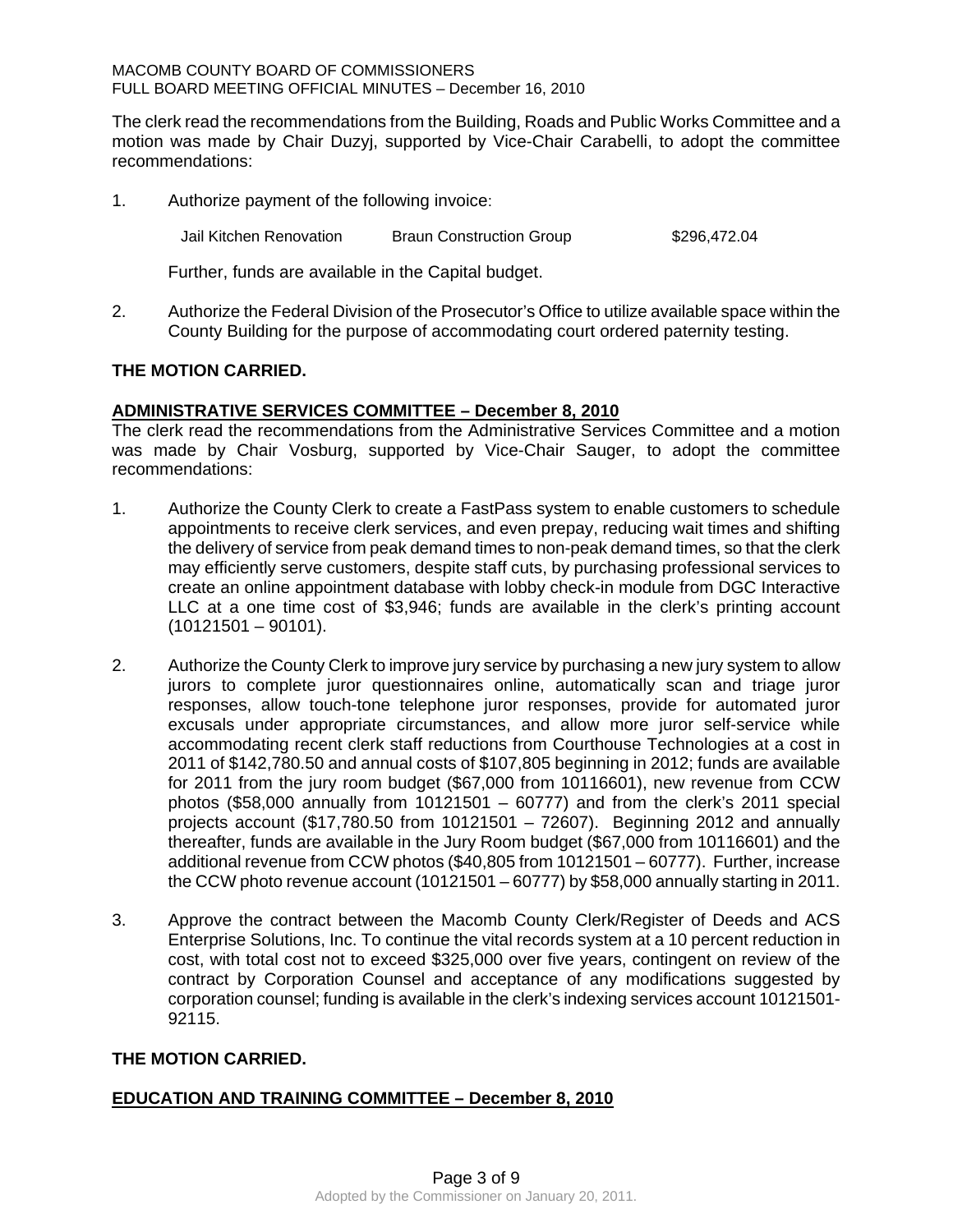The clerk read the recommendation from the Education and Training Committee and a motion was made by Chair D. Flynn, supported by Vice-Chair Moceri, to adopt the committee recommendation:

1. Authorize MSU Extension service to renew the contract with the Macomb Intermediate School District early on program to provide family resource and referral services to early on families in the amount of \$5,000 for the 2010/2011 year.

# **THE MOTION CARRIED.**

# **SENIOR SERVICES COMMITTEE – December 9, 2010**

The clerk read the recommendations from the Senior Services Committee and a motion was made by Chair Rocca, supported by Vice-Chair Moceri, to adopt the committee recommendations:

- 1. Accept second year contract addendum for Senior Services Legal Assistance Program for FY 10/1/2010 through 09/30/2011 for additional funding from AAA 1-B in the amount of \$38,280 (prior funding was \$36,835).
- 2. Accept collaborative agreement between Community Assessment Referral & Education and Macomb County Senior Services.

# **THE MOTION CARRIED.**

# **HEALTH & ENVIRONMENTAL SERVICES COMMITTEE– December 9, 2010**

The clerk read the recommendations from the Health & Environmental Services Committee and a motion was made by Chair Camphous-Peterson, supported by Vice-Chair J. Flynn, to adopt the committee recommendations:

- 1. Authorize the Health Department to accept a U.S.E.P.A. Great Lakes Restoration Initiative grant through the Michigan Department of Natural Resources and Environment for a total of \$233,850 for two beach projects in Macomb County.
- 2. Authorize the Health Department to accept a WIC Infrastructure grant from the Michigan Department of Community Health in the amount of \$19,200.

# **THE MOTION CARRIED.**

# **PERSONNEL COMMITTEE – December 13, 2010**

The clerk read the recommendations from the Personnel Committee and a motion was made by Chair Mijac, supported by Vice-Chair Tocco, to adopt the committee recommendations:

1. Approve reconfirmation of the following vacancies:

| One Account Clerk IV | Finance – Purchasing |
|----------------------|----------------------|
| One Buyer            | Finance – Purchasing |

- 2. Grant the MCCSA Director the authority to reclassify any budgeted teacher position in any established category consistent with conditions within the collective bargaining agreement and budgetary guidelines.
- 3. Amend Section 4 of the Macomb County Employees Retirement System Ordinance, as attached. Further, to direct Corporation Counsel to address the make-up of the Retiree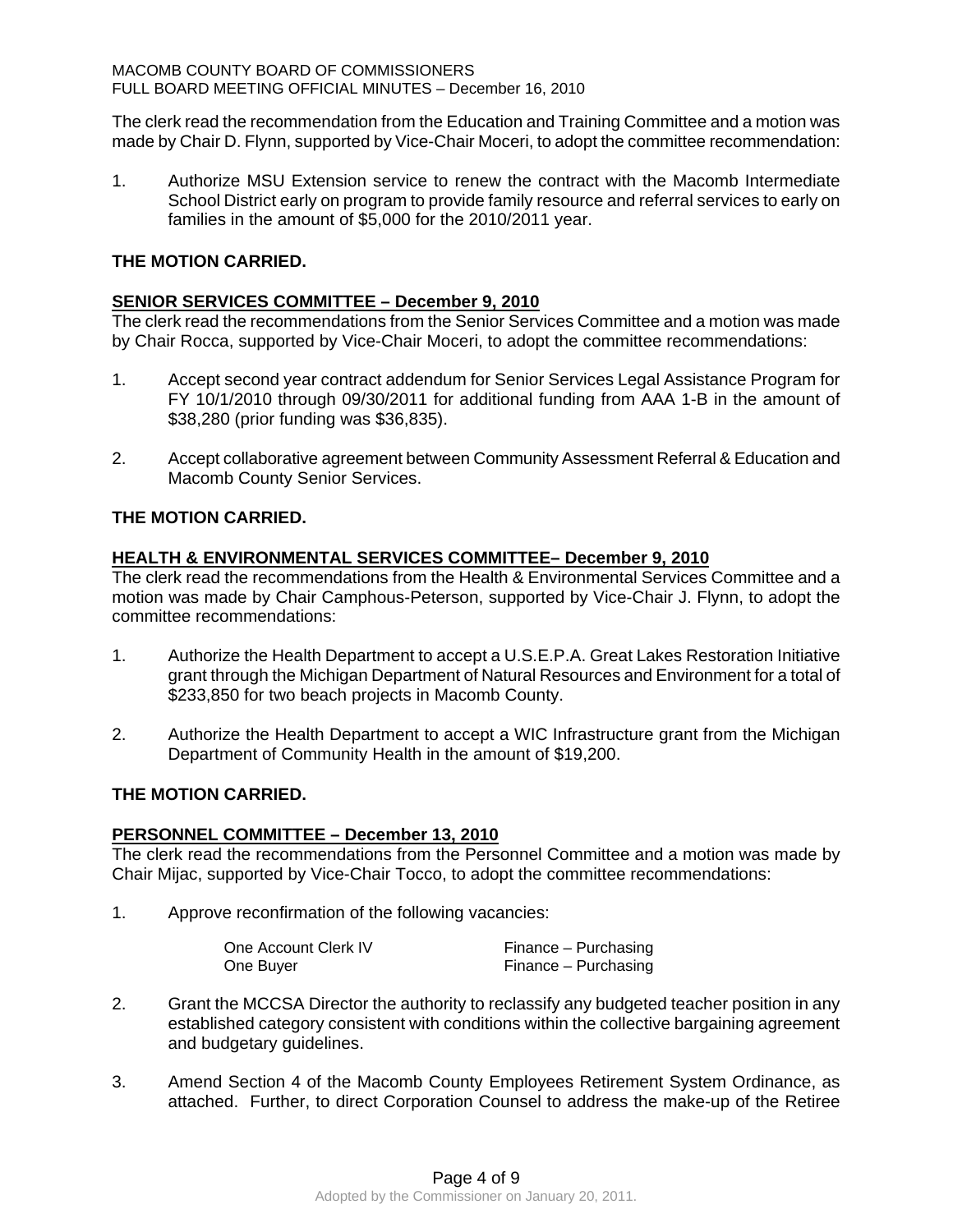Health Care Board.

4. Approve ratification of a one (1) year labor agreement with the Technical, Professional and Office Workers Association of Michigan (TPOAM) – Circuit Court Officers and Professionals Association from January 1, 2011 to December 31, 2011.

# **THE MOTION CARRIED.**

# **BUDGET COMMITTEE – December 14, 2010**

The clerk read the recommendations from the Budget Committee and a motion was made by Chair Brdak, supported by Commissioner Accavitti, to adopt the committee recommendations:

- 1. Approve the purchase of an integrated application software package for the Senior Citizen Services' Resource Advocacy Program with a total project cost not to exceed \$8,678.37 and a subsequent annual maintenance cost of \$1,416.
- 2. Approve shifting the funding source for 50% of the annual salary, fringe benefits and associated costs of a Register of Deeds Account Clerk IV from the Register of Deeds Remonumentation Program to the Register of Deeds Automation Fund at an annual cost not to exceed \$19,218.50 and shifting the funding source for annual supplies, postage, printing, maintenance agreements and telephone service as listed in the attached documentation at a current cost of \$2,680 from the remonumentation program to the automation fund. Funds are available in the Macomb County Register of Deeds Automation Fund which is funded through recording fees and by state law is required to be used solely to improve the register of deeds office.
- 3. Approve the request to extend the temporary reclassification of Susan Bates from Account Clerk IV to Business Counselor in the Planning and Economic Development Department through 2011. Partial funding is available from the SBTDC.
- 4. Increase the budget for defense attorney fees in the Mental Division of the Probate Court by \$30,000 for fiscal year 2010, as outlined in the attached correspondence from the Finance Department. Funding is available from contingency.

# **THE MOTION CARRIED.**

# **FINANCE COMMITTEE – December 15, 2010**

The clerk read the recommendations from the Finance Committee and a motion was made by Acting Chair Brdak, supported by Vice-Chair Bruley, to adopt the committee recommendations:

- 1. Approve the monthly bills, with the exception of the three bills by Plunkett Cooney (Cristini, Fisher and Moldowan), and authorize payment; further, to approve the payroll in the amount of \$4,777,411.72, with necessary modifications to the appropriations.
- 2. Approve assignment of agreement for title commitments with Greco Title Company (Tax Reversion Project).

# **THE MOTION CARRIED**.

# **RESOLUTIONS/TRIBUTES**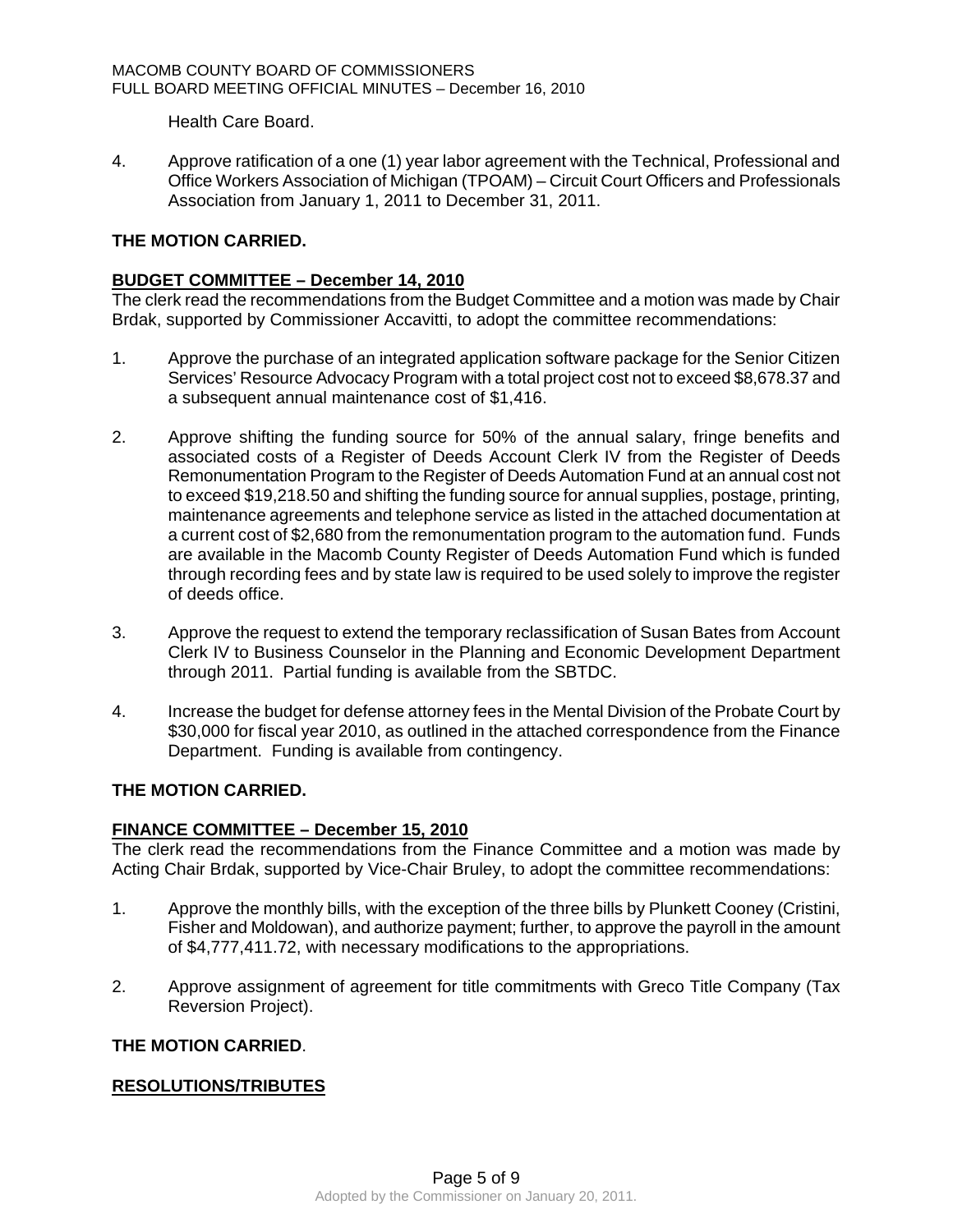# **MOTION**

A motion was made by Commissioner Camphous-Peterson to adopt the following Resolutions in their entirety, supported by Commissioner J. Flynn.

Commissioner Sprys asked to separate items d, e, f and i. There were NO objections. Commissioner Boyle asked to separate item k. There were NO objections.

| Res. No. 10-92  | Urging Congress to Extend Unemployment Benefits (offered by D. Flynn and<br>Moceri, recommended by Education & Training Committee on 12/8/10)                                                                                                                                                                                                                                                                                  |
|-----------------|--------------------------------------------------------------------------------------------------------------------------------------------------------------------------------------------------------------------------------------------------------------------------------------------------------------------------------------------------------------------------------------------------------------------------------|
| Res. No. 10-100 | Establishing Salaries and Compensation for County-Wide Officials, Per<br>Diem Rates For County Boards And Commissions and County<br>Supplementary Pay Benefits For Circuit Court, Probate Court And Certain<br>District Court Judges for 2011 and 2012 (offered by Chairman, recommended by<br>Budget Committee on 12/14/10)                                                                                                   |
| Res. No. 10-74  | Commending Commissioners Frank Accavitti, Michael Boyle, Brian Brdak,<br>Edward Bruley, Dana Camphous-Peterson, William Crouchman, Susan<br>Doherty, Andrey Duzyj, Joan Flynn, Paul Gieleghem, Irene Kepler, Ken<br>Lampar, Robert Mijac, Keith Rengert, Sue Rocca, Jeffery Sprys, Ed<br>Szczepanski and Carey Torrice for Years of Outstanding Service (offered by<br>Chairman, recommended by Finance Committee on 12/15/10) |
| Res. No. 10-97  | Commending Judge Antonio Viviano on his Retirement from Macomb<br>County Circuit Court (offered by Carabelli, recommended by Finance Committee on<br>12/15/10                                                                                                                                                                                                                                                                  |
| Res. No. 10-98  | Commending Judge James Biernat on his Retirement from Macomb County<br>Circuit Court (offered by Carabelli, recommended by Finance Committee on 12/15/10)                                                                                                                                                                                                                                                                      |
| Res. No. 10-101 | Commending Judge Donald Miller on his Retirement from Macomb County<br>Circuit Court (offered by Carabelli, recommended by Finance Committee on 12/15/10)                                                                                                                                                                                                                                                                      |

# **THE MOTION CARRIED.**

# **SEPARATED RESOLUTIONS**

#### **MOTION TO POSTPONE**

A motion was made by Commissioner DiMaria to postpone Resolutions d, e, f, i, and k be postponed until next year until all background information is received, supported by Commissioner J. Flynn

#### **FRIENDLY AMENDMENT**

Commissioner Sprys offered a friendly amendment only include Resolutions d, e, f and i. **THE FRIENDLY AMENDMENT WAS NOT ACCEPTED.** 

A roll call vote was taken: Voting Yes were: Carabelli, DiMaria, J. Flynn, Sauger and Sprys. There were 5 Yes votes. Voting No were: Accavitti, Boyle, Brdak, Brown, Bruley, Camphous-Peterson, Crouchman, Doherty, Duzyj, D. Flynn, Lampar, MIjac, Moceri, Rengert, Rocca, Tocco, Vosburg and Gieleghem. There were 18 No votes.

# **THE MOTION TO POSTPONE FAILED.**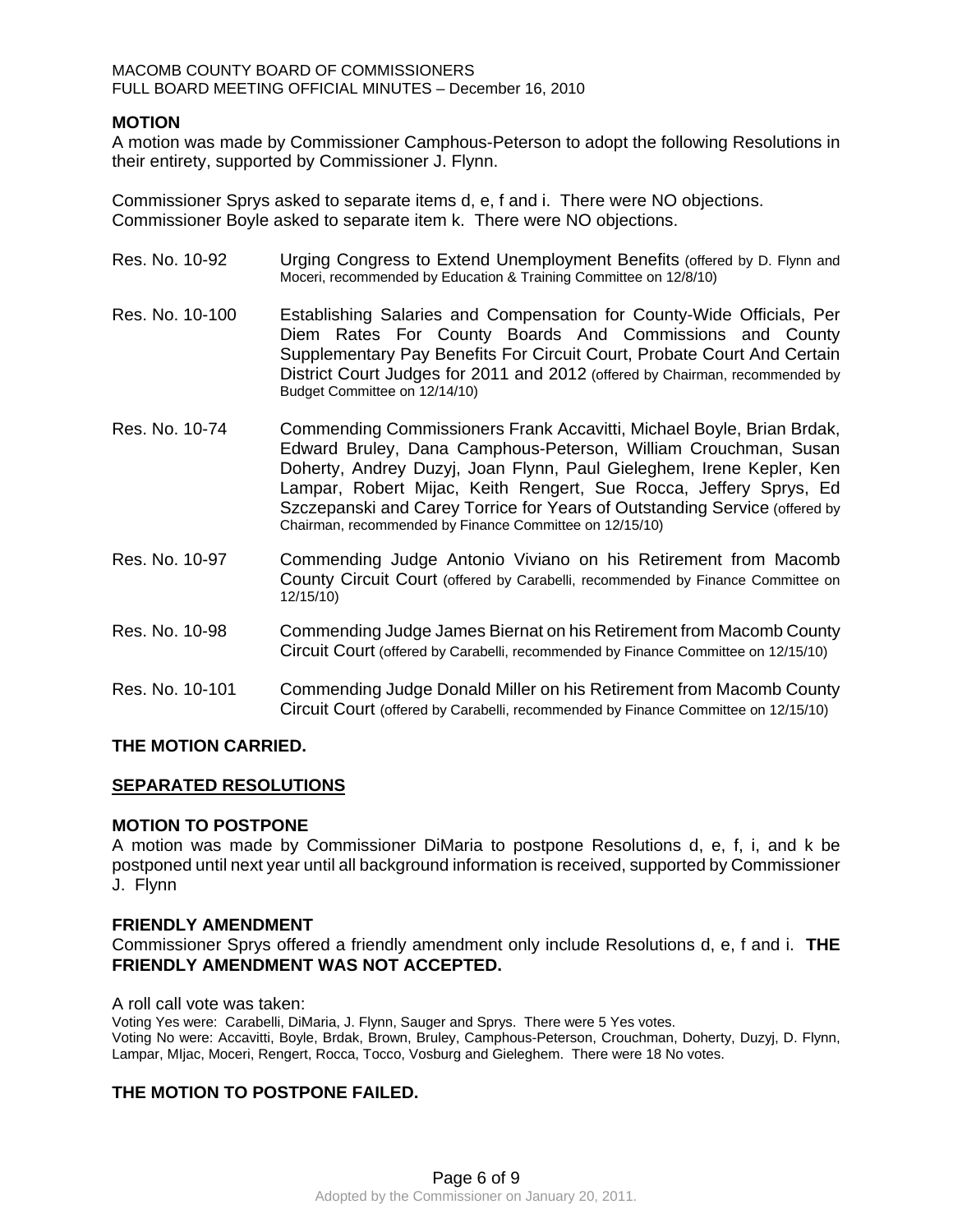# **MOTION**

(d) Res. No. 10-93 Commending Dr. Peter Torrice for 40 Years of Practicing Medicine in Macomb County (offered by Torrice, recommended by Finance Committee on 12/15/10) **THE MOTION CARRIED.** (Record Sprys **NO** vote)

#### **MOTION**

(e) Res. No. 10-95 Commending Barbara Torrice for 25 Years as an Elementary School Teacher (offered by Torrice, recommended by Finance Committee on 12/15/10) **THE MOTION CARRIED.** (Record Sprys **NO** vote)

#### **MOTION**

(f) Res. No. 10-96 Commending Michael Blomquist for His Years of Community Service in Macomb County (offered by Torrice, recommended by Finance Committee on 12/15/10) **THE MOTION CARRIED.** (Record Sprys **NO** vote)

#### **MOTION**

(i) Res. No. 10-99 Commending Dr. Steven Grekin for 16 Years of Practicing Medicine (offered by Carabelli, recommended by Finance Committee on 12/15/10) **THE MOTION CARRIED.** (Record Sprys **NO** vote)

#### **MOTION**

(k) Res. No. 10-94 Commending Judge Sheila Miller for Her Years of Service to Clinton Township District Court (offered by Chairman, recommended by Finance Committee on 12/15/10) **THE MOTION CARRIED.** 

# **ITEMS WAIVED BY PUBLIC SERVICES COMMITTEE CHAIR**

# **MOTION**

A motion was made by Commissioner D. Flynn to approve the following items waived by Public Services Committee Chair, supported by Commissioner Camphous-Peterson.

- 1. Authorize Community Services Agency to receive funds from the Michigan Community Action Agency Association.
- 2. Authorize Community Services Agency to Receive ARRA Funds from the Federal Emergency Food and Shelter Program through United Way.

# **THE MOTION CARRIED.**

# **PAYMENT OF THREE BILLS FOR PLUNKEETT COONEY (CRISTINI/FISHER/MOLDOWAN)**

# **MOTION**

A motion was made by Commissioner Duzyj to approve the three bills for Plunkett Cooney (Cristini/Fisher/Moldowan) that were postponed from the Finance Committee meeting, supported by Commissioner Accavitti. **THE MOTION CARRIED.** 

# **AWARD OF BID FOR LAKE ST. CLAIR COASTAL MARSHLAND RESTORATION PROJECT**

# **MOTION**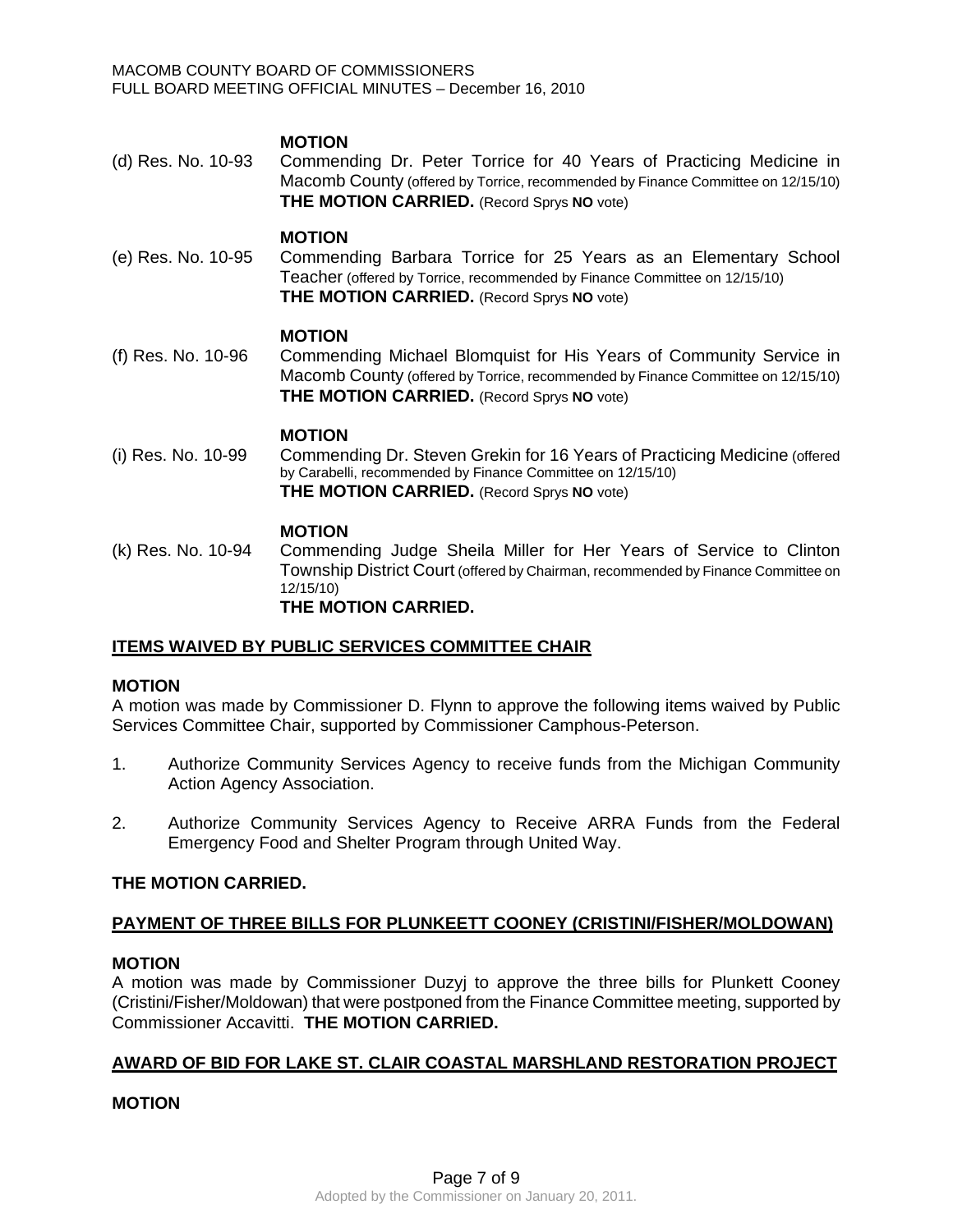A motion was made by Commissioner Carabelli to award the bid for Lake St. Clair Coastal Marshland Restoration Project to Anderson, Eckstein and Westrick of Michigan, funding is available through the EPA grant for \$1.5 million given to Macomb County for Lake St. Clair Restoration initiative, supported by Commissioner D. Flynn. **THE MOTION CARRIED** (Record **NO** votes Duzyj and Moceri)

# **REQUEST TO PURCHASE PREVIOUS SERVICE TIME**

### **MOTION**

A motion was made Commissioner J. Flynn to approve the request of Paula Mack-Crouchman to purchase two years of City of Grosse Pointe Farms previous service time, supported by Commissioner Carabelli. **THE MOTION CARRIED.** (Record Crouchman abstention)

#### **NEW BUSINESS**

Commissioner Tocco scheduled Organizational Meeting for January 5, 2011 at 11 a.m. Chair Gieleghem thanked office staff and Charter Commission.

# **PUBLIC PARTICIPATION**

None

# **ROLL CALL**

|                        |                 |                         | <b>NOT</b>     |
|------------------------|-----------------|-------------------------|----------------|
| <b>NAME</b>            | <b>DISTRICT</b> | <b>PRESENT</b>          | <b>PRESENT</b> |
| Andrey Duzyj           | 1               | Χ                       |                |
| Marvin Sauger          | $\overline{2}$  | $\overline{\mathsf{x}}$ |                |
| Phillip A. DiMaria     | 3               | $\overline{X}$          |                |
| Toni Moceri            | $\overline{4}$  | $\overline{\mathsf{x}}$ |                |
| Susan L. Doherty       | 5               | $\overline{\mathsf{x}}$ |                |
| Joan Flynn             | $\overline{6}$  | X                       |                |
| Sue Rocca              | $\overline{7}$  | $\overline{\mathsf{x}}$ |                |
| David J. Flynn         | 8               | $\overline{\mathsf{x}}$ |                |
| <b>Robert Mijac</b>    | 9               | $\overline{\mathsf{x}}$ |                |
| Ken Lampar             | 10              | $\overline{\sf x}$      |                |
| Ed Szczepanski         | 11              |                         | X              |
| James L. Carabelli     | 12              | Χ                       |                |
| Don Brown              | 13              | $\overline{\mathsf{x}}$ |                |
| <b>Brian Brdak</b>     | 14              | $\overline{\mathsf{x}}$ |                |
| Keith Rengert          | 15              | X                       |                |
| <b>Carey Torrice</b>   | 16              |                         | Χ              |
| Ed Bruley              | 17              | X                       |                |
| Dana Camphous-Peterson | 18              | $\overline{\mathsf{x}}$ |                |
| Paul Gieleghem         | 19              | $\overline{\mathsf{X}}$ |                |
| Kathleen E. Tocco      | 20              | $\overline{\mathsf{X}}$ |                |
| Irene M. Kepler        | 21              |                         | X              |
| Frank Accavitti, Jr.   | $\overline{22}$ | Χ                       |                |
| William A. Crouchman   | 23              | X                       |                |
| Michael A. Boyle       | 24              | $\overline{X}$          |                |
| Kathy D. Vosburg       | 25              | $\overline{\mathsf{x}}$ |                |
| Jeffery S. Sprys       | 26              | $\overline{\mathsf{x}}$ |                |